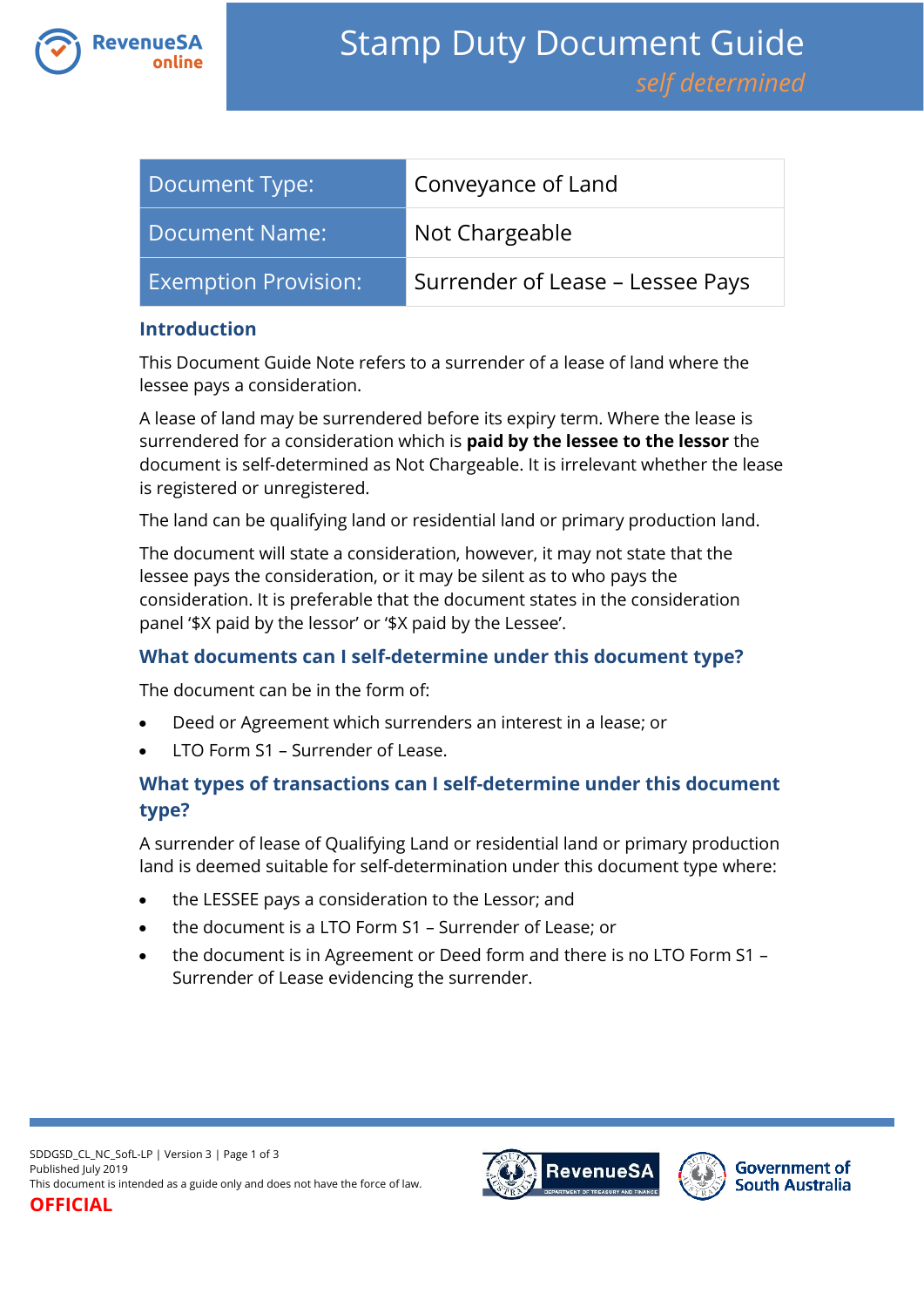

The following similar transactions cannot be self-determined under this document type:

For a surrender of lease of land where the lessor pays the consideration, refer to the document type:

[Conveyance of Land | Surrender of Lease](https://www.revenuesa.sa.gov.au/stampduty/stamp-duty-document-guide/self-determined/conveyance-of-land/sddgsd_cl_sofl_rpp) – Lessor Pays

[Conveyance of Land | Surrender of Lease](https://www.revenuesa.sa.gov.au/stampduty/stamp-duty-document-guide/self-determined/conveyance-of-land/sddgsd_cl_sofl_ql) – Lessor Pays – Qualifying Land

For a surrender of lease of land for no consideration, refer to the document type:

[Conveyance of Land | Not Chargeable | Surrender of Lease -](https://www.revenuesa.sa.gov.au/stampduty/stamp-duty-document-guide/self-determined/conveyance-of-land-not-chargeable/sddgsd_cl_nc_sofl-nocon) No [Consideration](https://www.revenuesa.sa.gov.au/stampduty/stamp-duty-document-guide/self-determined/conveyance-of-land-not-chargeable/sddgsd_cl_nc_sofl-nocon)

## **What evidence do I need to retain for audit purposes?**

For audit purposes, you will need to retain the following documentation either in paper form or electronic form:

- a copy of the documents;
- evidence that a stamp duty determination has been made (i.e. Certificate of Stamp Duty, Document ID or stamped document); and
- a copy of any related documents.

## **What Section(s) of the** *Stamp Duties Act 1923* **applies?**

Schedule 2, Part 2, General Exemption 29.

## **What stamp duty is payable on this document?**

If there is a LTO form S1 – Surrender of Lease and an Agreement or Deed evidencing the transaction then the LTO form S1 – Surrender of Lease is selfdetermined under this document type as **Not Chargeable**. The Agreement is self-determined under the document type:

## [Exemption | Agreement](https://www.revenuesa.sa.gov.au/stampduty/stamp-duty-document-guide/self-determined/exemptions/sddgsd_ex_a)

The Deed is self-determined under the document type:

[Exemptions | Deed](https://www.revenuesa.sa.gov.au/stampduty/stamp-duty-document-guide/self-determined/exemptions/sddgsd_ex_d)

## **Example**

Surrender of Lease where Lessee pays consideration

The Landlord (lessor) leases land to the Tenant (lessee).

The Tenant (lessee) wants to surrender the lease before the expiry date. The Landlord (lessor) agrees to allow the tenant (lessee) to surrender the lease for